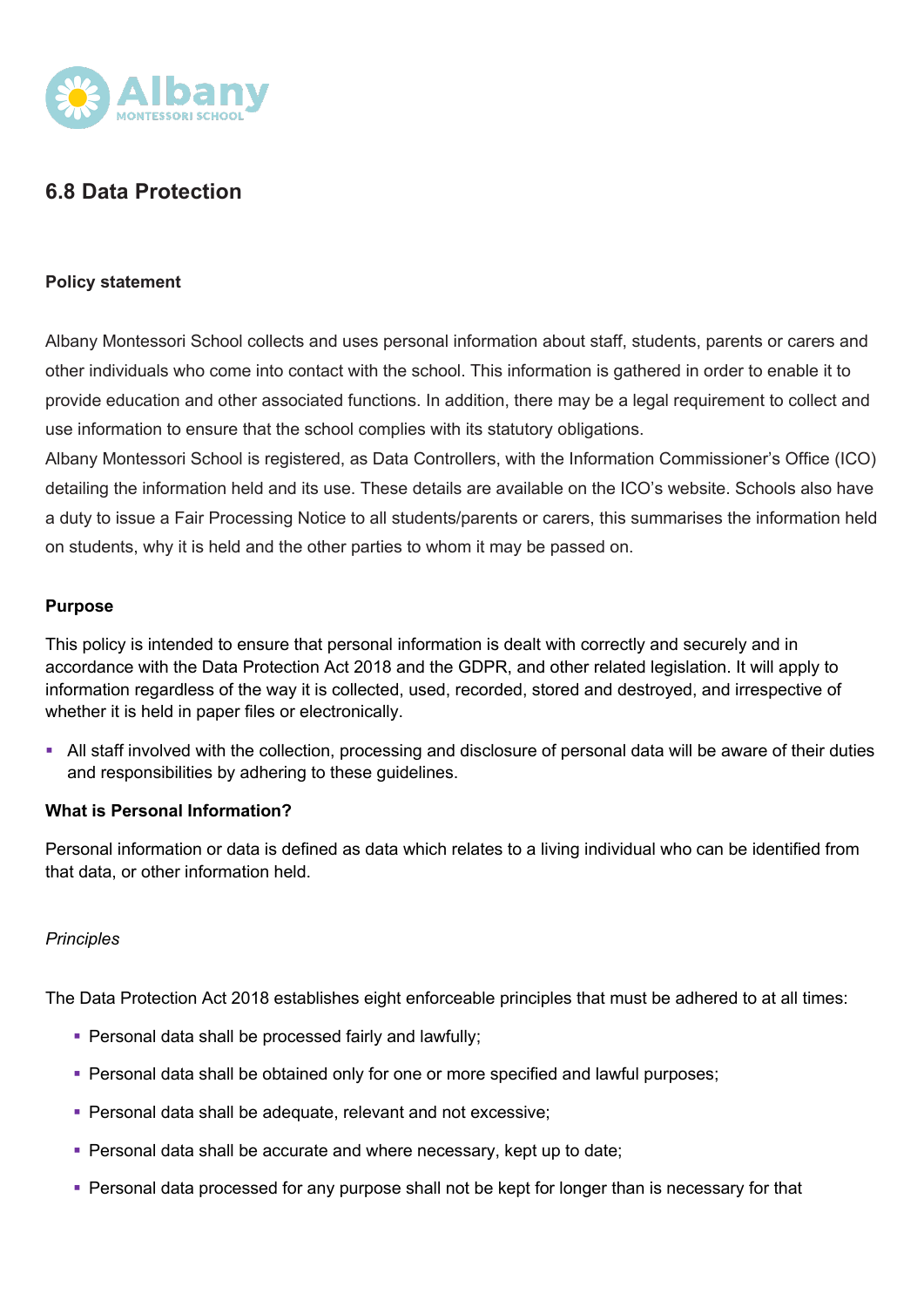purpose or those purposes;

- Personal data shall be processed in accordance with the rights of data subjects under the Data Protection Act 2018;
- Personal data shall be kept secure i.e. protected by an appropriate degree of security;
- § Personal data shall not be transferred to a country or territory outside the European Economic Area, unless that country or territory ensures an adequate level of data protection.

#### **Authorised Disclosures**

Albany Montessori School will, under normal circumstances, only disclose data about individuals with their consent. However there are circumstances under which the nursery may need to disclose data without explicit consent for that occasion.

These circumstances are strictly limited to:

- § Pupil data disclosed to authorised recipients related to education and administration necessary for the Pre-School to perform its statutory duties and obligations.
- § Pupil data disclosed to authorised recipients in respect of their child's health, safety and welfare.
- § Pupil data disclosed to parents in respect of their child's progress, achievements, attendance, attitude or general demeanour within or in the vicinity of the Pre-School.
- Staff data disclosed to relevant authorities e.g. in respect of payroll and administrative matters.

Only authorised staff will be allowed to make external disclosures of personal data. Data used within the Pre-School by the staff will only be made available where the person requesting the information is a professional legitimately working with Albany Montessori School, who has a need to know the information.

#### **Physical Security**

Appropriate building security measures are in place, such as locked doors. Only authorised persons are allowed access to data. Disks, tapes and printouts are kept securely when not in use. Visitors to the nursery are required to sign in and out and are, where appropriate, accompanied.

Any queries or concerns about security of data in the nursery should in the first instance be referred to the directors of the company or the manager.

#### **Disposal of Information**

All physical records of personal details, when no longer required, will be disposed of sensibly by use of shredder. Electronic records will be permanently deleted from computers and external drives.

Individual members of staff can be personally liable in law under the terms of the Data Protection Acts. They may also be subject to claims for damages from persons who believe that they have been harmed as a result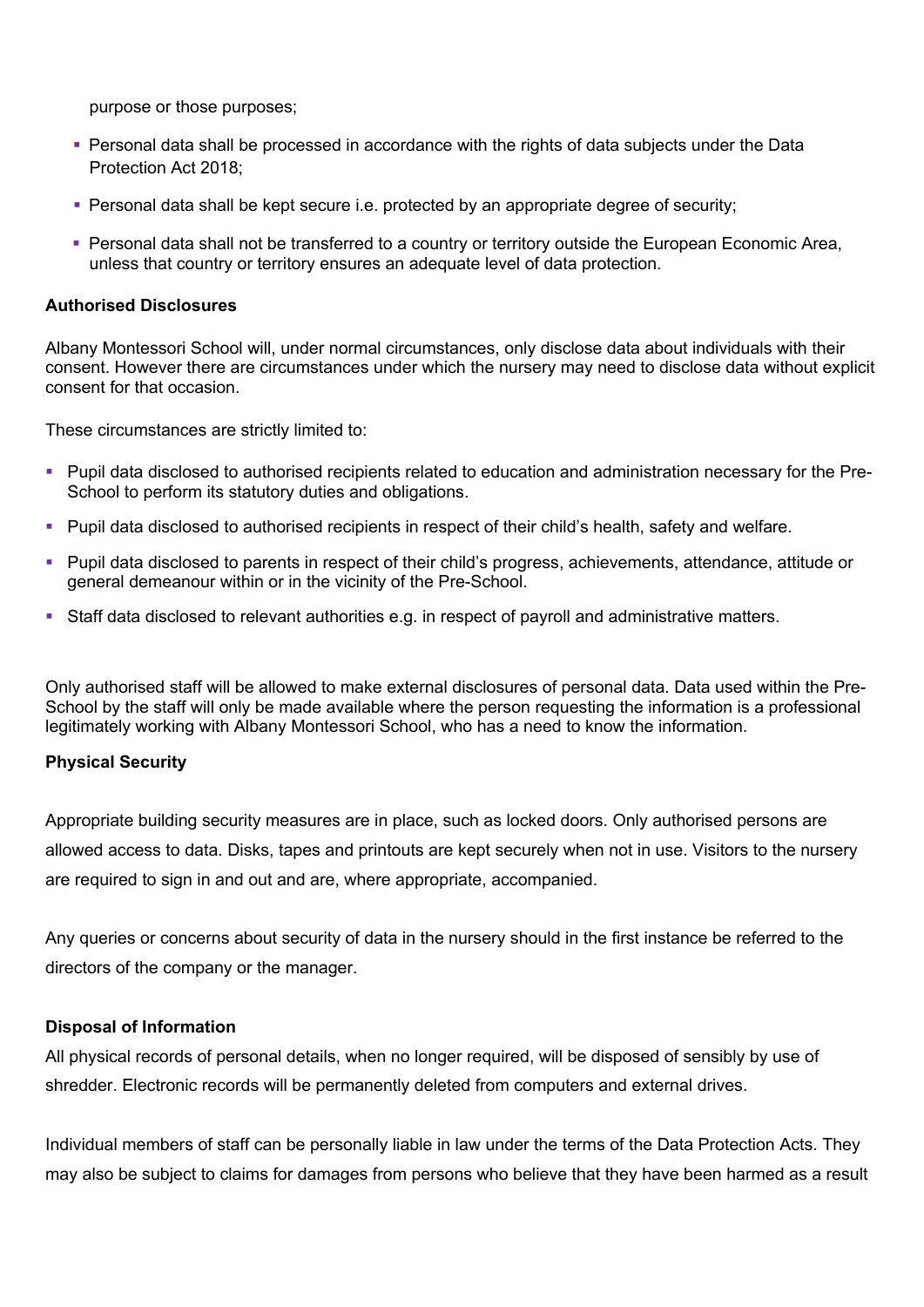of inaccuracy, unauthorised use or disclosure of their data. A deliberate breach of this Data Protection Policy will be treated as disciplinary matter, and serious breaches could lead to dismissal.

### **Supporting documents**

Fair Processing Notice (Appendix 1)

### **Further guidance**

- Data Protection Act 2018
- § Information Commisioners Office https://ico.org.uk/

Checked 17/6/22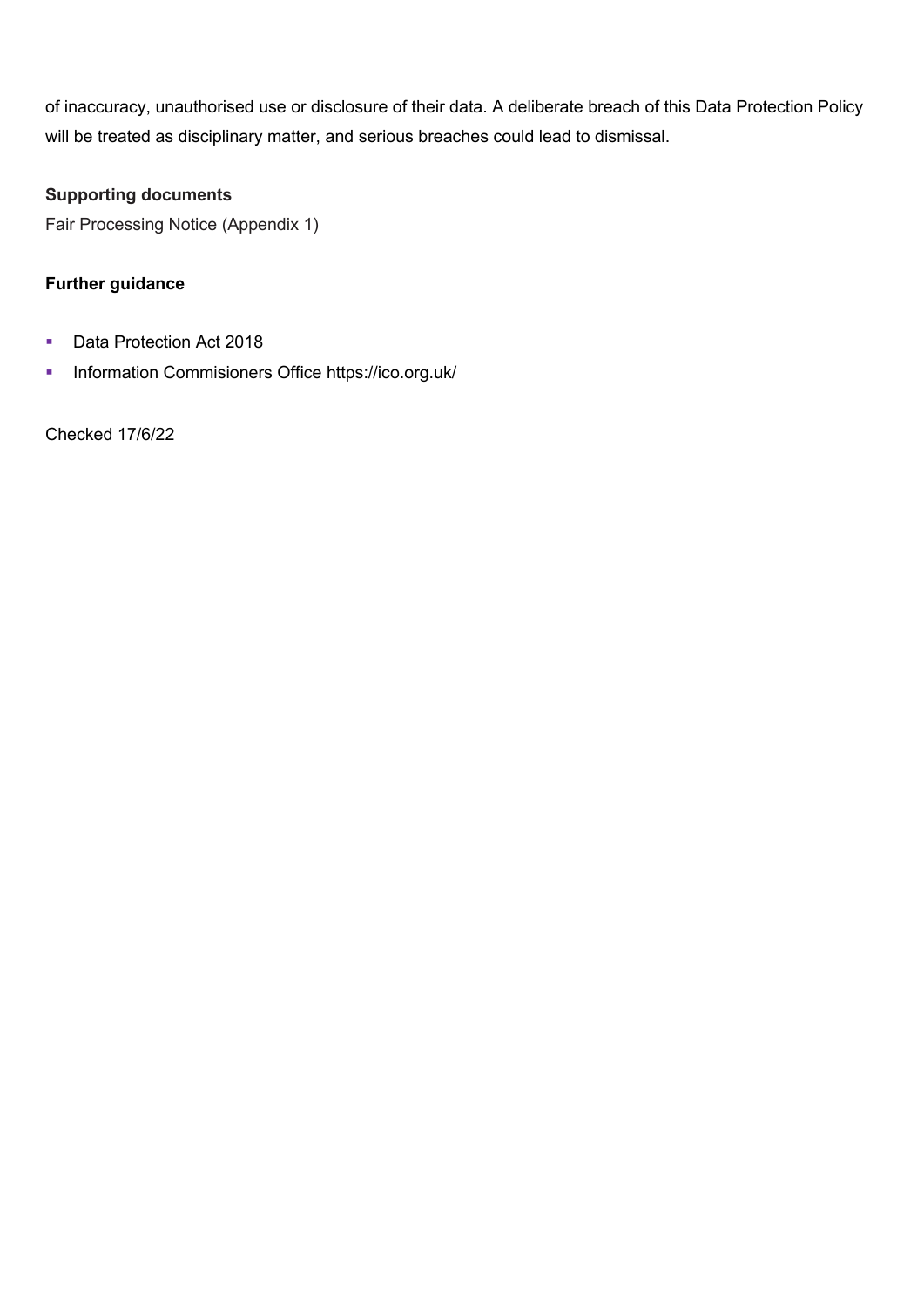## **Albany Montessori School**

## **Fair Processing Notice**

Information on children and pupils is processed by a number of organisations in order to help administer education and children's services, and they all have to comply with the Data Protection Act 2018 and GDPR. These organisations are Early Years Settings, schools, Local Authorities (LAs), the Secretary of State for Children, Schools and Families and the Department for Children, Schools and Families (DCSF) (the government department which deals with education and children's services), the Qualifications and Curriculum Authority (QCA), Her Majesty's Chief Inspector for Schools and the Office for Standards in Education (Ofsted), and the National Assessment Agency (NAA). What this means,among other things, is that the data held about children must only be used for specific purposes allowed by law. We are therefore writing to tell you about the types of data held, why that data is held, and to whom it may be passed on.

The Early Years Setting holds information on children in order to support their development, to monitor their progress, to provide appropriate pastoral care, and to assess how well the Setting as a whole is doing. This information includes contact details,attendance information, characteristics such as ethnic group, special educational needs and any relevant medical information. From time to time Early Years Settings are required to pass on some of this data to LAs, the DCSF and to agencies that are prescribed by law, such as QCA and Ofsted. In particular, at age five an assessment is made of all children (the Foundation Stage Profile) and this information is passed to the Local Authority and receiving maintained schools.

The Local Authority (LA) uses information about children for whom it provides services to carry out specific functions for which it is responsible. For example, the Local Authority will make an assessment of any special educational needs the child may have. It also uses the information to derive statistics to inform various decisions. The statistics are used in such a way that individual children cannot be identified from them.The Qualifications and Curriculum Authority (QCA) uses information about children to administer national assessments such as the Foundation Stage Profile. Any results passed on to the DCSF are used to compile statistics on trends and patterns in levels of development. The QCA can use the information to evaluate the effectiveness of the national curriculum and the associated assessment arrangements, and to ensure that these are continually improved.Her Majesty's Chief Inspector for Schools and Ofsted use information about the progress